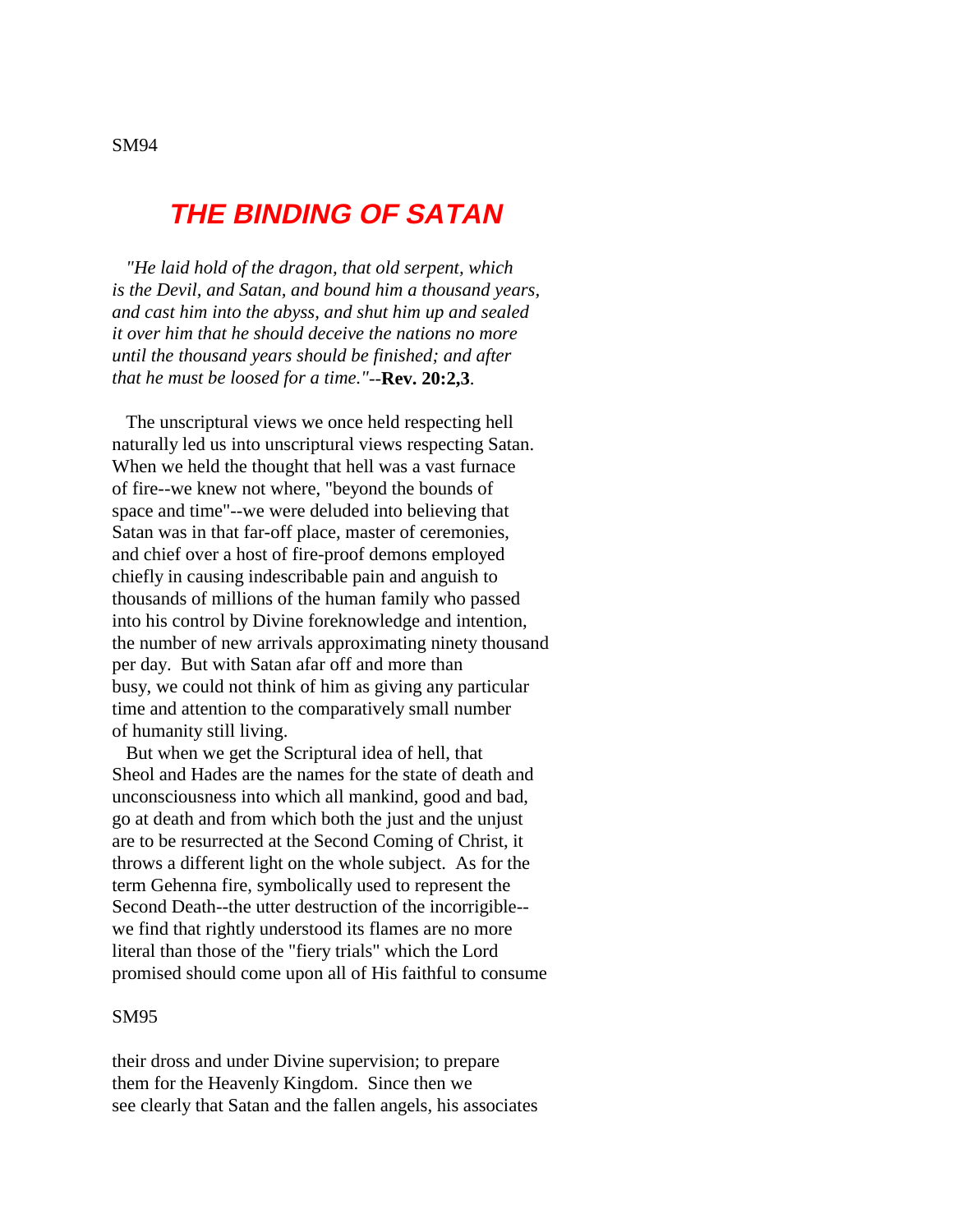and servants, are not engaged in furnace stoking, it prepares us to note what the Scriptures have to say respecting them and their present occupation and their relationship to mankind and their future. We do well, too, to remember that we have no personal knowledge on this subject--that we are confined to the Scriptures for every whit of the information on this subject.

# **"A COVERING CHERUB"**

 Most distinctly do the Scriptures teach the personality of Satan and his malevolent character. Moreover, they show clearly that he is not another god who has existed from eternity, but a creature subject to Jehovah. Since the Scriptural declaration is that "God's work is perfect" (**Deut. 32:4**), it follows that He could not have created Satan in the condition in which he now is, an adversary to God and to righteousness. In harmony with this thought the Scriptures assure us that he was created an angel of a very high order--a cherub; that he was beautiful, high in authority and wise, but that he allowed ambition, pride, to enter into his heart and to seduce him from loyalty to his Creator. The time when his ambitious designs began to take shape undoubtedly was when he beheld our first parents in Eden and set about to capture them as his subjects. He is represented as saying in his heart, "I will ascend above the stars [be higher than the other angels--captain and leader]. I will be like the Most High" [similar to the Most High in the sense of being an independent ruler not subject to him].--**Isa. 14:12-14**; **Ezek. 28:16**.

 When Satan beheld our first parents possessed of the quality of procreation, the power of developing a race like themselves, he discerned that this was something that neither he nor the angels of the spirit plane possessed, and that by capturing the hearts of

#### SM96

the first human pair he could become the ruler of the world. The success of his deception need not be told. The disobedience of our first parents and the fulfilment upon them of the Divine sentence, "Dying thou shalt die," has involved a race whose numbers now approximate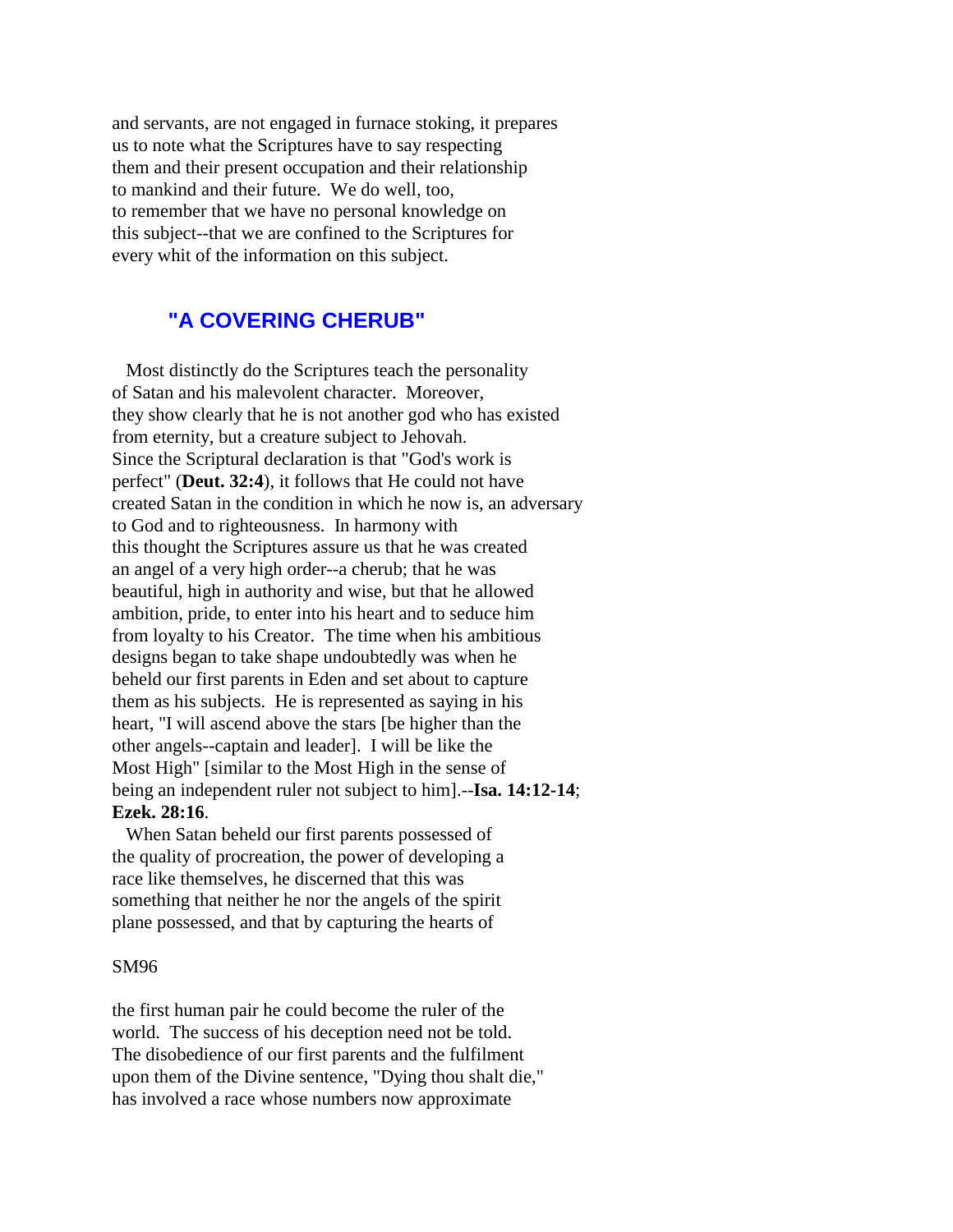probably twenty thousand millions, a groaning creation, suffering under the sentence of death through its effects upon their minds, their morals, their physical systems. Thus our Lord Jesus declares of Satan, "He was a murderer from the beginning and abode not in the Truth." (**John 8:44**.) He lied to our first parents, and through that deception he brought them under the Divine death sentence. Thus Satan is the murderer of the entire race.

 It is not necessary for us to determine that Satan's original lie was of full determination to misrepresent. He told our first parents that he would be their real friend and guide them to greater knowledge; that God, their Creator, was selfish and that the prohibition of the fruit of the tree of knowledge of good and evil was a deliberate attempt on God's part to keep them from useful and profitable knowledge because He did not want them to so closely approximate His own wisdom. It is possible that as the human mind, getting out of accord with the Lord, might deceive itself, so Satan's mind, poisoned by pride and ambition, may have reached the false conclusion that God was really working against the best interests of our first parents and their race. It matters not which view we take, in either event Satan was a liar and deceiver and thereby was our murderer, as our Lord pointed out.

# **"THE ANGELS THAT SINNED"**

 Satan risked everything when he took the course that he did, which not only alienated him from God as an adversary, but separated him also from all who were loyal to the Creator. Thenceforth his entire time and energy were devoted to the building up of the human empire which he had designed. He had no authority from God

#### SM97

to rule mankind; but by involving humanity in sin, by alienating them from their Creator, he was able more and more to gain control; for no sentence of death had been passed upon him and no impairment of his personal powers and vitality had been experienced. Mankind, on the contrary, under the death sentence, rapidly lost mental, moral and physical ability to cope with him.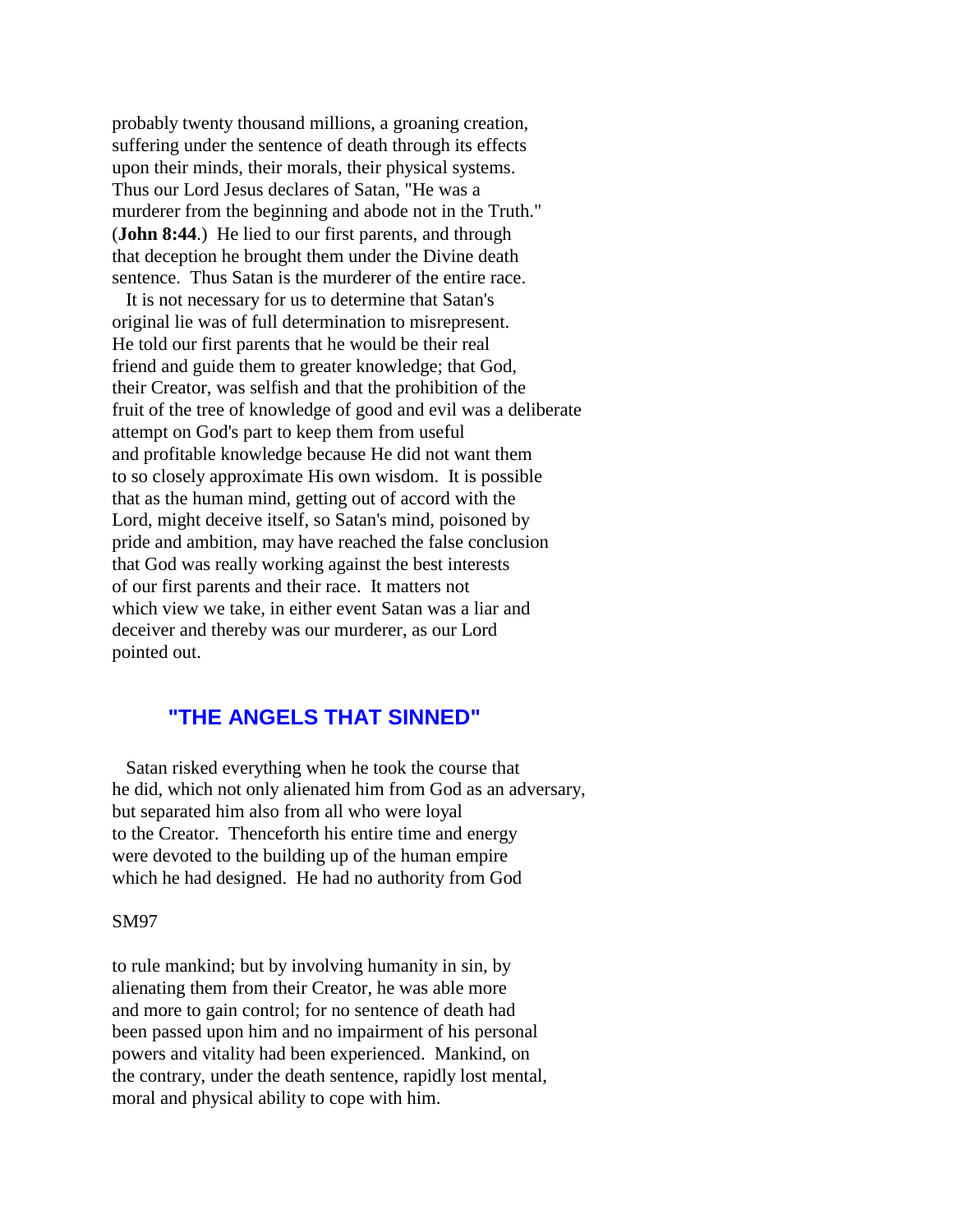During the 1656 years from Adam's creation to the Flood, a certain amount of intercourse was permitted between humanity and the angels. God's design in permitting this was to teach a great lesson, and to test the loyalty of the angels. The lesson taught was that sin is very contaminating. So far from the intercourse between angels and men tending to uplift mankind, the course was downward. The influence of evil taking hold upon many of the angels, of whom the Scriptures say that they left their own habitation--that is to say, permitted to materialize and to associate with mankind- some of them through lustful temptation preferred the human plane, thus sinning and transgressing the Divine arrangement of their angelic nature.

 The account in Genesis very briefly tells us that these angelic sons of God, beholding the fair daughters of men, were enamored of them and took them for wives, with the result that a new race began to spring up in the world--"giants," "men of renown." The lesson having been taught and the angels having been tested as to their loyalty to God, that dispensation ended, the Flood of Noah's day wiping out the hybrid race and all of the human family except Noah and his family. Of Noah we read that "he was perfect in his generation." (**Gen. 6:9**.) He and his family were of pure Adamic stock, not contaminated.

 It was at this time, according to St. Peter (**2 Peter 2:4**) and St. **Jude (6**), that God placed a ban upon the disloyal angels, consigning them to Tartarus, the atmosphere of this earth, mistranslated hell in our common

#### SM98

version. The Divine sentence against these angels which kept not their first estate was not, however, a death sentence, as in the case of man; it was that they should "be confined in chains of darkness until the judgment of the great Day." Thus the Apostle indicates that in due time there is to be a future judgment or decision rendered of God respecting those angels--in connection with the inauguration of the Millennial Day, the seventh thousand-year epoch of man's history. Meantime, isolated from fellowship with God and the holy angels and hindered from materializing and thus having no intercourse with mankind as previously, these fallen angels--called in the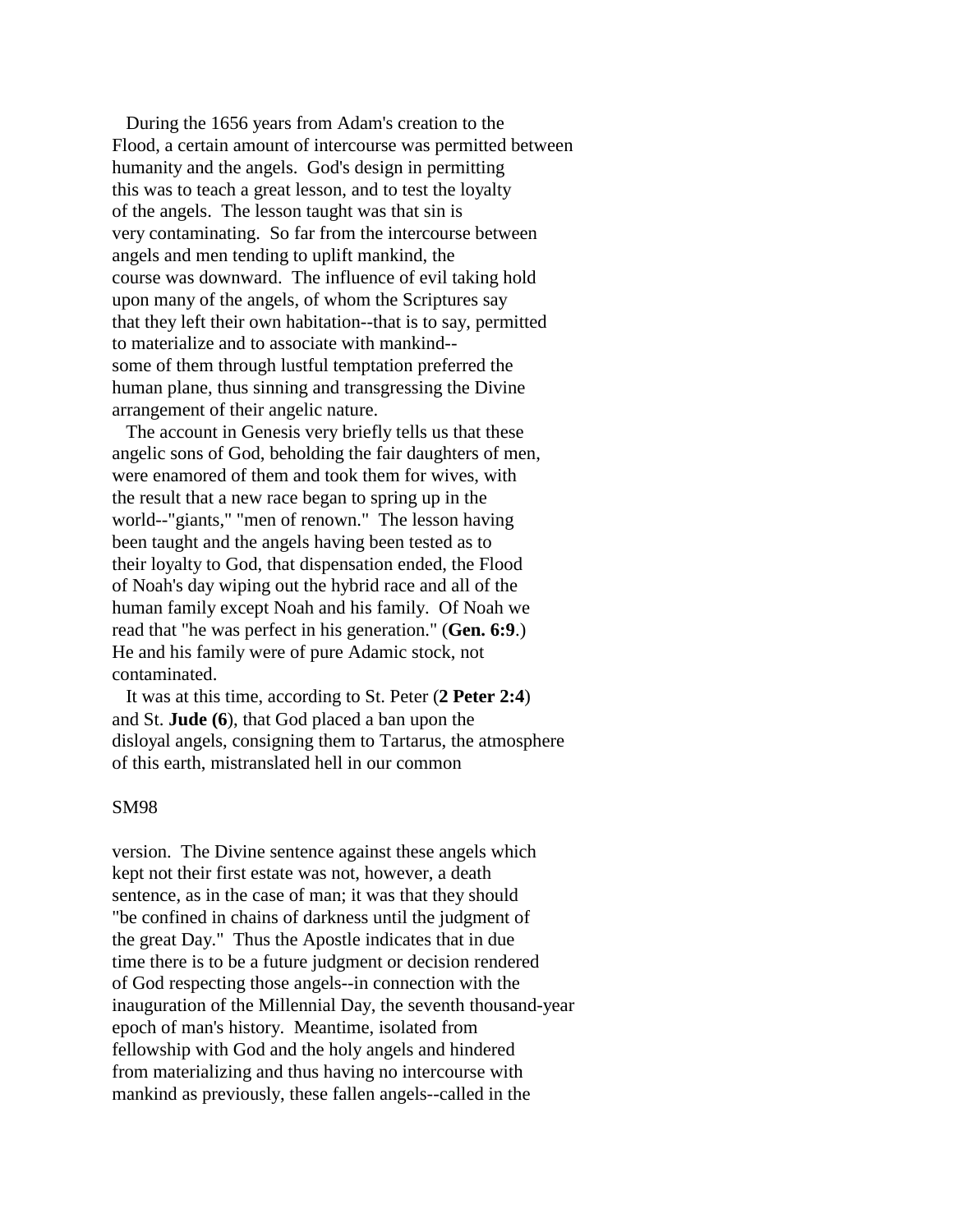Scriptures demons (mistranslated devils)--have undoubtedly had an unhappy time of it for now more than four thousand years. Satan is spoken of as their prince or leader, though nowhere are they mentioned as being of as high rank or order as is he, nor as responsible as is he.

 It is fair to suppose that some of these fallen angels are of repentant mind and sorry for their sins, and that they no longer strive against the Divine regulations. Hence they have special opposition from Satan and the others. The Apostle distinctly shows us that the death and resurrection of our Lord Jesus became a great sermon to these fallen angels, instructing them respecting the love and compassion of God for His human creatures and of His Power even to raise the dead and His willingness to reward our Lord Jesus with high exaltation because of obedience. This lesson respecting the true Divine character became to some of these fallen angels a lesson of hope, and gave them room to anticipate that if they would turn from sin and manifest their loyalty to God He might in their judgment day grant the blessing of forgiveness. The Apostle Peter speaks of these in his Epistle, saying that Christ preached to the spirits in prison who once were disobedient in the days of Noah, while the ark was preparing. (**1 Peter 3:19,20**.) The sermon was not one of audible words but a pantomime

#### SM99

discourse. As we sometimes say, "Actions speak louder than words." So the facts in our Lord's case--His death as a sacrifice and His resurrection by Divine Power on the third day--constituted a great lesson, a great sermon for those who hitherto had been without much foundation for hope of deliverance.

# **"DOCTRINES OF DEMONS"**

 However, without knowing the proportions of those favorably inclined, we do know of the fact that there are legions of these fallen angels who, under the leadership of Satan, are the direct enemies of the human race, tempting, misleading, deceiving, putting light for darkness and darkness for light. Seemingly they enter fully into Satan's spirit and work as his associates. Not permitted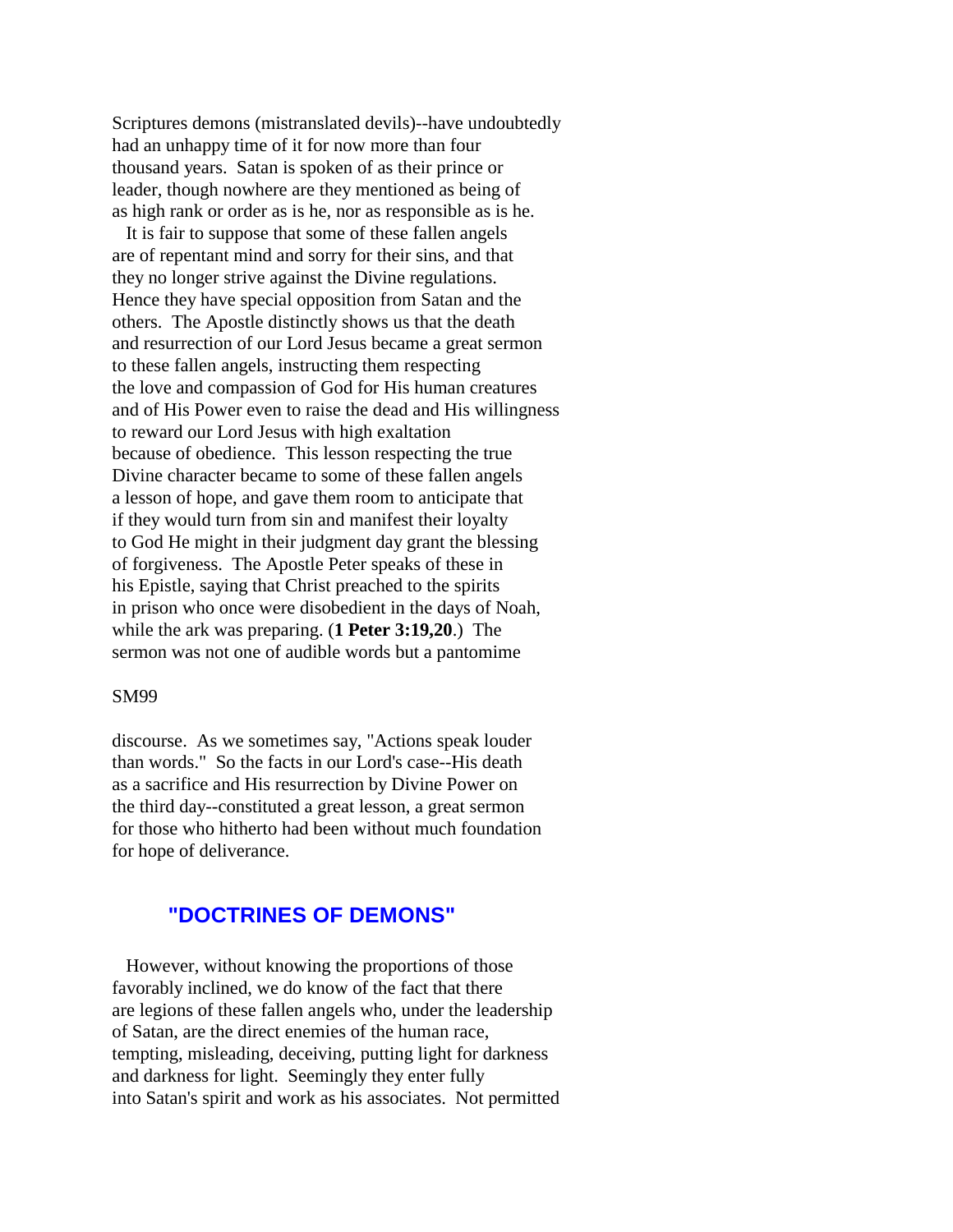to materialize in the past they have sought intercourse with mankind, have preyed upon humanity. Realizing that they would be dreaded if their real character was recognized they have personated the human dead, thus helping to further and corroborate Satan's original falsehood--"Ye shall not surely die."

 By various delusions humanity has been taught that its members, instead of dying when they appear to die, really become more alive than ever. This view was successfully propagated amongst the heathen nations. But to the Israelites God gave special instructions, that the dead were dead, that they must not be worshipped or prayed to; and the Israelites were commanded not to allow a witch or wizard or necromancer to live in their midst. They were told that their dead were really dead, and that the hope for their living again lay in the resurrection, which the promised Messiah would accomplish. They were distinctly told that the "dead know not anything," that their sons come to honor and they know it not, they come to dishonor and they perceive it not of them. (**Eccl. 9:5**; **Job 14:21**.) They were told to do with their might what their hands found to do, because there is neither wisdom nor knowledge nor device in

SM100

Sheol, the grave, the state of death, Hades.--**Eccl. 9:10**.

# **JESUS CAST OUT DEMONS**

 Notwithstanding the protection of the Lord's Word, the fallen angels, demons, succeeded in gaining considerable influence over the Israelites, so that in our Lord's time that form of insanity which results from obsession- from these evil spirits getting possession of the mind, the brain--was common. Many of our Lord's miracles and those of His disciples consisted in the casting out of such demons, in one instance a legion possessing one poor man and making him crazy. The teachings of our Lord and the Apostles in the New Testament respecting the dead are in full harmony with those of the Jewish Ages in the Old Testament. Our Lord tells us that at His Second Coming all that are in their graves shall hear His voice and shall come forth. The approved of God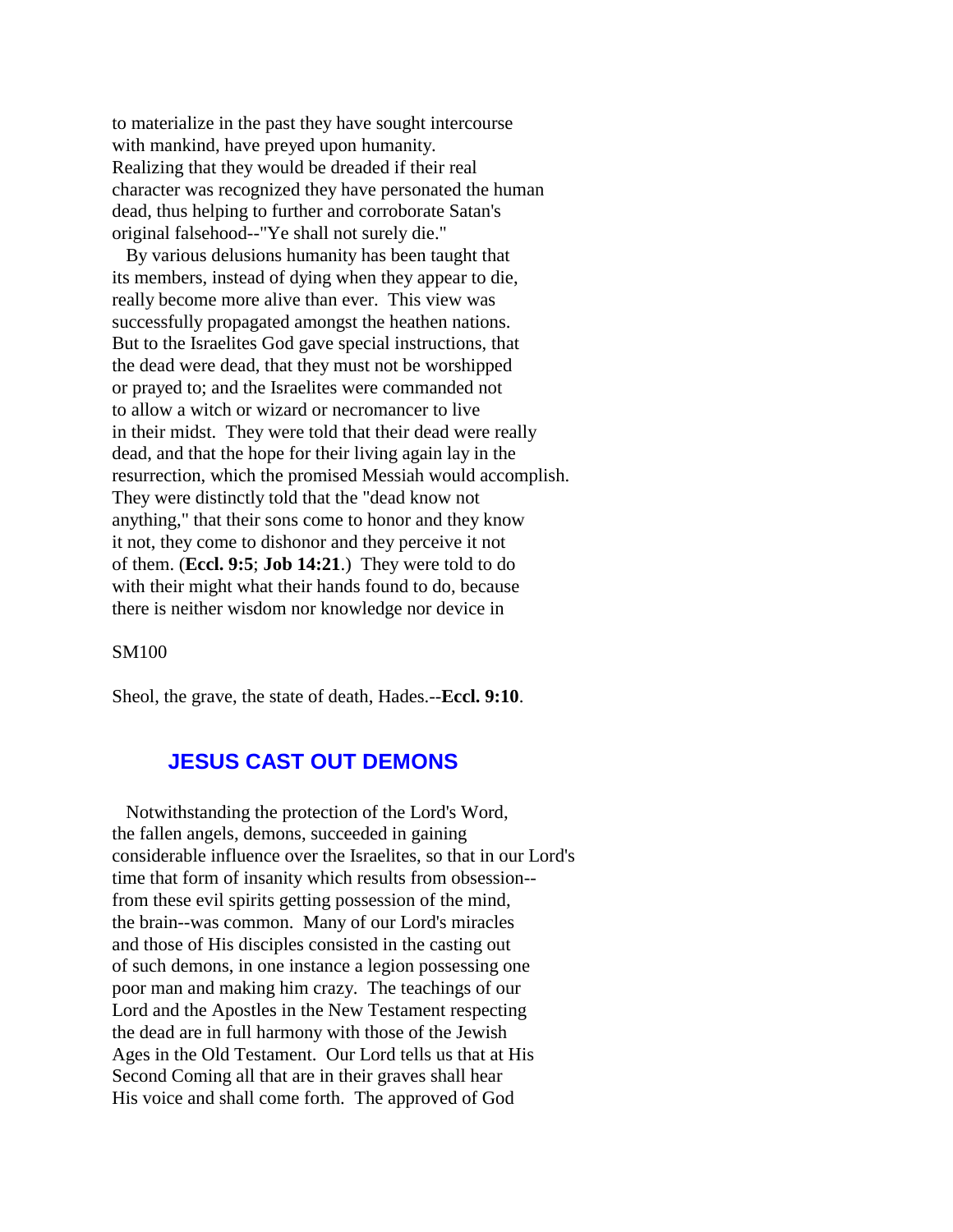will come forth perfect by a life resurrection; but the disapproved will come forth imperfect, that they may have a resurrection by judgments, chastenings and stripes for assisting them up, up, up to full perfection if they will. There is no intimation here that the dead are alive, but that they are in their graves, that they are dead. Similarly when our Lord awakened Lazarus He told the sisters first that in Him were the resurrection and the life power; and He did not call Lazarus from Heaven or from Purgatory or elsewhere, but merely from the tomb.

 It was our Lord Himself who declared that no man has ascended into Heaven. (**John 3:13**.) It was the Apostle Peter who when pointing out our Lord's resurrection and how it had been foretold by the Prophet David saying, "Thou wilt not leave My soul in hell [Sheol, Hades, the grave]," incidentally mentioned that "David had not ascended to the heavens" but was still in his sepulchre. (**Acts 2:34**.) It was the Apostle Paul who declared that if there be no resurrection of the dead all mankind are perished--even those who have fallen asleep in Christ. (**1 Cor. 15:17,18**.) Thus the united voice of

#### SM101

the Scriptures is in harmony with the facts as we see them, that God's sentence upon our race was a death sentence, which has affected all, and that the hope is that as a result of our dear Redeemer's Sacrifice there shall yet be a resurrection both of the just and of the unjust. A resurrection of the dead implies that they are dead, and not alive.--**Acts 24:15**.

 Satan and the demons have worked against this truth of the Scriptures, deceiving mankind and thus fostering doctrines of Purgatory and of masses for the dead, in this way leading us to blaspheme God's holy name by believing that the dead are in torment somewhere, and thus blinding the minds and hearts of the vast majority, even in civilized lands. Even the civilized fear God, and because of the misrepresentations cannot love him. Thus has the work of Satan and his demon hosts progressed; and the wonder is that demonism has not accomplished more than even the dreadful things that we perceive. It has fostered sin of every kind; and of the immense numbers in insane asylums it is not unreasonable to believe that fully half are there because of obsession by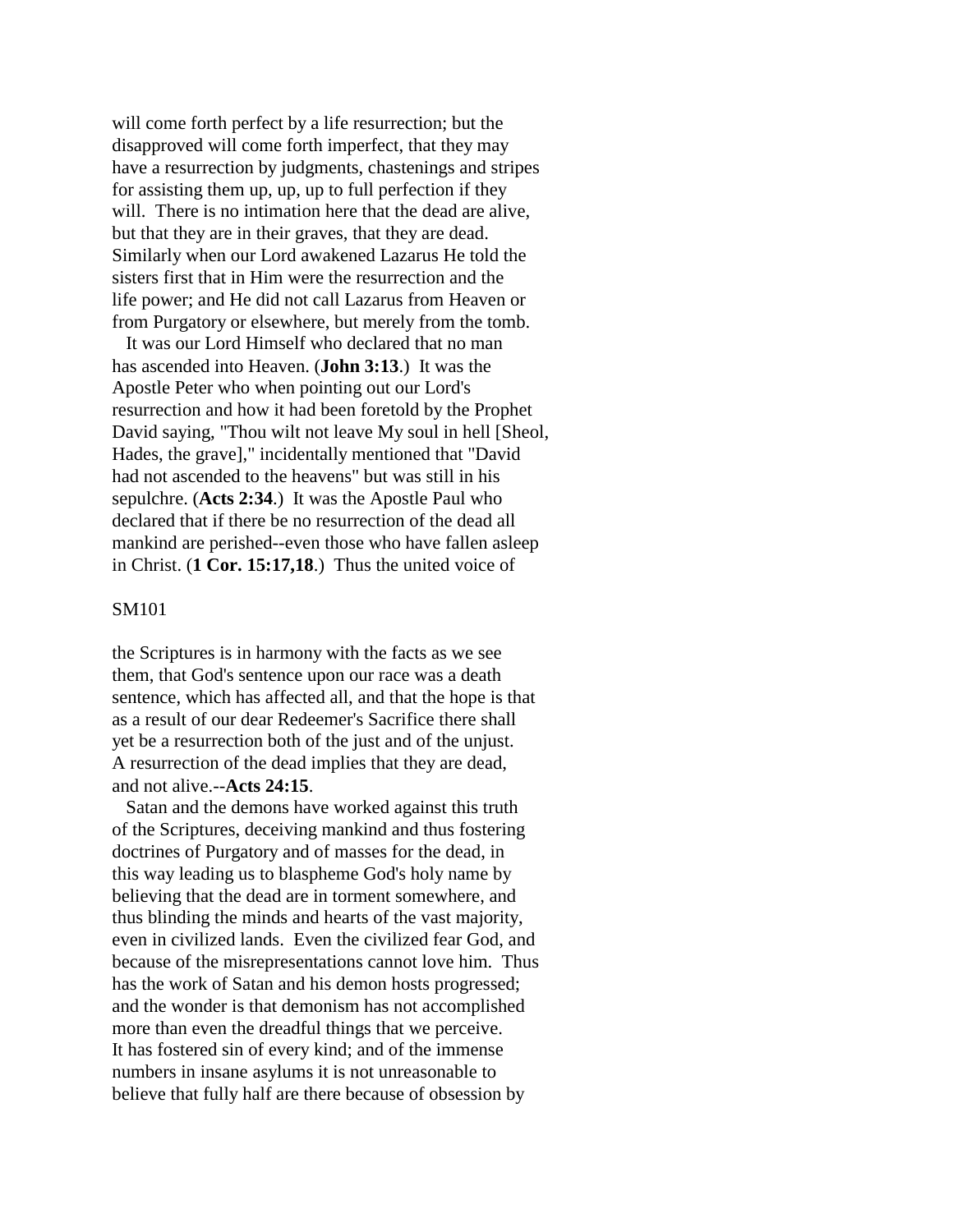evil spirits, the other half suffering from softening or decay of the brain and physical derangements which affect the mind.

# **A REIGN OF SIN AND DEATH**

 Looking over the heathen world and noting their benighted condition of mind--the belief of some of them in numerous hells, the belief of others in the transmigration of souls, etc.--and then looking over Christendom with its multitudinous errors, indicating the effort of mankind to get free from the ignorance and superstition of the Dark Ages, we may well be appalled. What a power Satan has exercised! How weak man has been in his hands! Only in proportion as the Word and Spirit of God have given enlightenment and strength has a measure of freedom from the Adversary's toils been acquired. The Apostle reminds us of our Adversary's

#### SM102

cunning, saying, "We are not ignorant of his devices" and of his cunningly devised fables. (**2 Cor. 2:11**.) He declares Satan to be the god or ruler of this world by virtue of the deception which he has accomplished in the blinding of the minds of men as respects the light of truth. He assures us that as Christians we are not merely contending with flesh and blood, with human beings, but that beyond the adversaries of the true Church are the wisdom and cunning of the Adversary himself and his many agents. He says we wrestle not with flesh and blood, but with wicked spirits in high positions.--

### **Eph. 6:12**; **2 Cor. 4:4**.

 Ever since the Lord began to lift the veil of ignorance and to grant enlightenment, bringing forth the invention of printing and later steam and electricity, our Adversary has been kept more busy than formerly. As he is the Prince of Darkness and all of his work of deception upon the human family is favored by ignorance, by darkness and benighted conditions, so everything that has tended to lift the pall of the Dark Ages has tended to liberate mankind from the snares of Satan's ignorance, superstition and deception. We may well believe then that our Adversary is extremely active and increasingly so in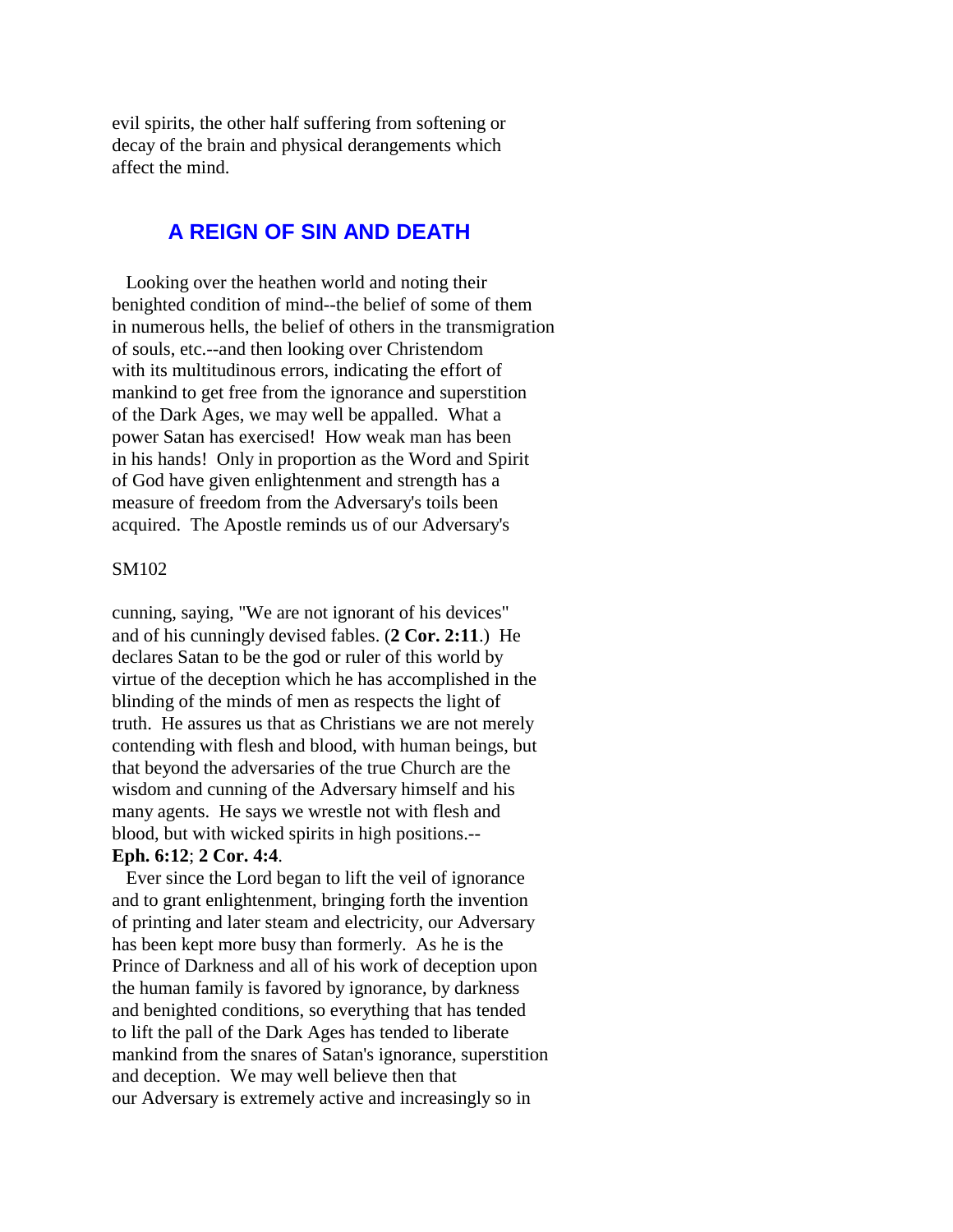civilized lands and that even amongst the heathen he is necessarily more active, more vigilant.

# **"BINDING THE STRONG MAN"**

 In one of His parables our Lord represents Satan as being the householder at the present time; that the whole world is his household, or dominion, over which he has control. This is a similar picture to that used by the Apostle when he describes Satan as the prince of this world, and the god or ruler of this world. Our Lord, referring to His Second Coming and the gathering of the Church and the breaking up of present institutions in the end of this Age, says that if the householder (Satan) knew in what hour the thief would come he would be on the alert and take means to prevent the despoiling of his

#### SM103

household and goods. Hence many things connected with the Second Coming of our Lord have been kept secret until the due time of their fulfilment.

 Our Lord, however, does show that at the time appointed of the Father He will come and will first of all bind the strong man, Satan, and then He will spoil his goods, overthrow his arrangements and institutions that are in so many respects deceptive, so that in the overturning our Lord, as the new King, the Prince of Light, may bring to all the slaves of sin, superstition and darkness the light and the blessings so long foretold in the Word of God and hoped for and prayed for by all the saints--"Thy Kingdom come; Thy will be done on earth as it is done in Heaven."--**Matt. 6:10**.

 It is our opinion, dear friends, that we are living in this particular juncture at the present time; that the Prince of Light has already begun the work of binding the Prince of Darkness. We are not to expect that Satan will meekly submit. Instead, we should understand that while this name Satan applies to our personal Adversary, the Devil, it covers in a general sense all the influences for evil and unrighteousness in the world, however ignorant some of his dupes. Hence when we read of the binding of Satan, that old Serpent, the Devil, we should have in mind properly all the evil influences, all the sinful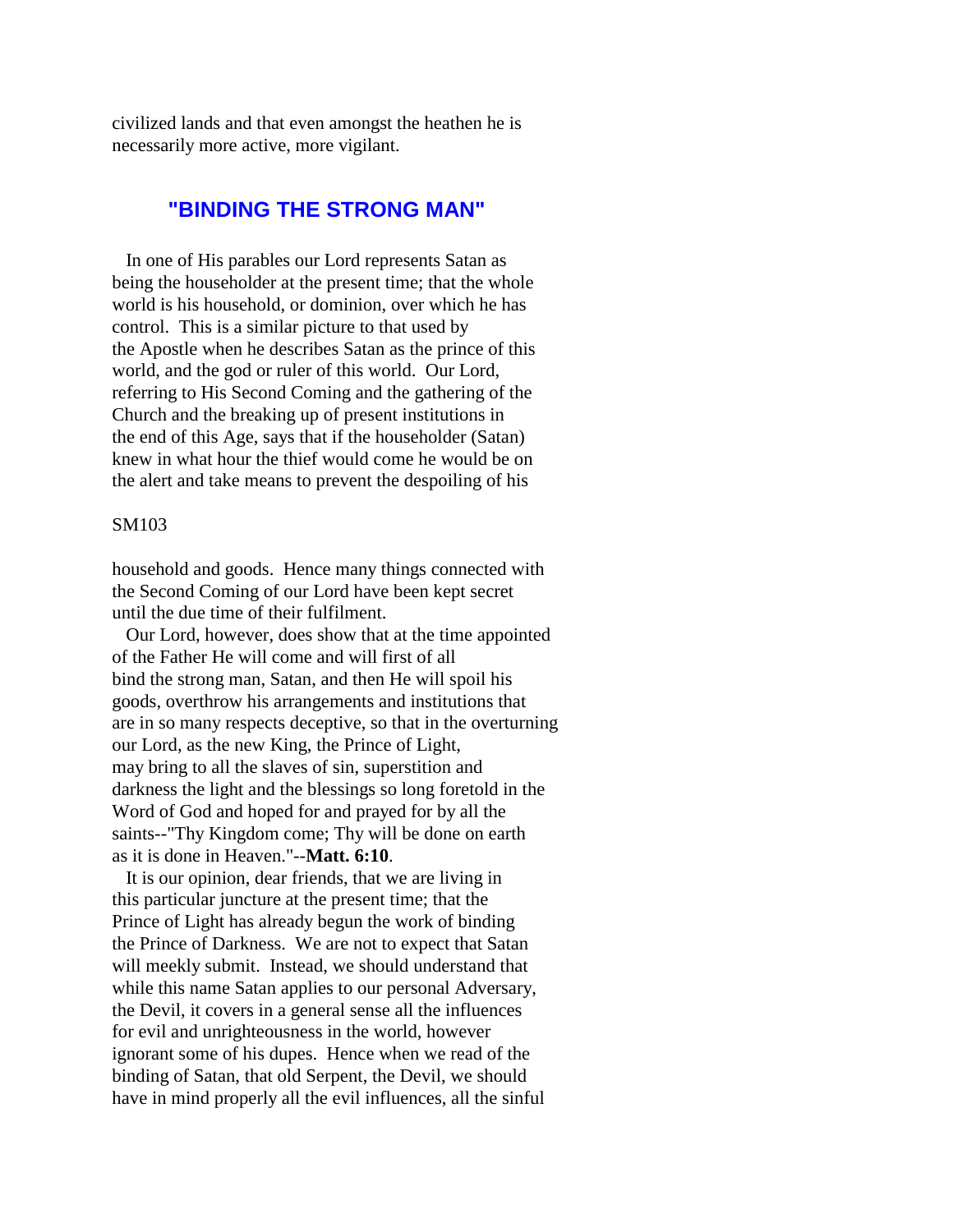tendencies, all the injustices and untruths whereby mankind have been enslaved for centuries.

 Whatever sets free the light of Truth incidentally binds in similar proportions the darkness. Hence we might say that to some extent this loosing of the light and binding of the darkness has been in process for three centuries, but only in our day is the matter reaching a climax. That climax has not yet been reached by any means, but we believe will be attained in a very few years. The whole world is waking up to the evils which have oppressed it. As, for instance, opposition to intoxication is spreading not only in this land but abroad. A wave

#### SM104

of opposition to all injustice is also spreading, favoring the interests of all the people as in opposition to those of the few disposed to exploit the many for their own personal advantage.

 In Russia, for instance, one of the darkest of the so-called civilized lands, a Jubilee Trumpet is heard, and the masses are awakening and grasping for their human rights and liberties. We do not mean to say that all that is said in favor of total abstinence is true, that all that is said and done in favor of the people and against wealthy magnates, aristocrats, bureaucrats is true. We do not mean to dispute that many liberties are sought and desired to be grasped for which many people are not yet prepared. But we call attention to these things as indicating that the power of darkness is losing its hold, its shackles are breaking from the human minds. We do not say that this means eventually what the Scriptures describe as a Time of Trouble such as never was since there was a nation. (**Dan. 12:1**.) We do say that the strong man, the Adversary, and his numerous allies entrenched in power and privilege, will hold on like grim death; and that this will mean much suffering to all concerned. Thankful we are, too, that we can see beyond that awful time of anarchy which the Scriptures so clearly outline, the Golden Age, the Millennial Kingdom, the Reign of righteousness, peace and love--the blessing of all the families of the earth.

 Not only might we expect that the Adversary and his various agents would be exceedingly active in this present time, but the Scriptures particularly admonish us that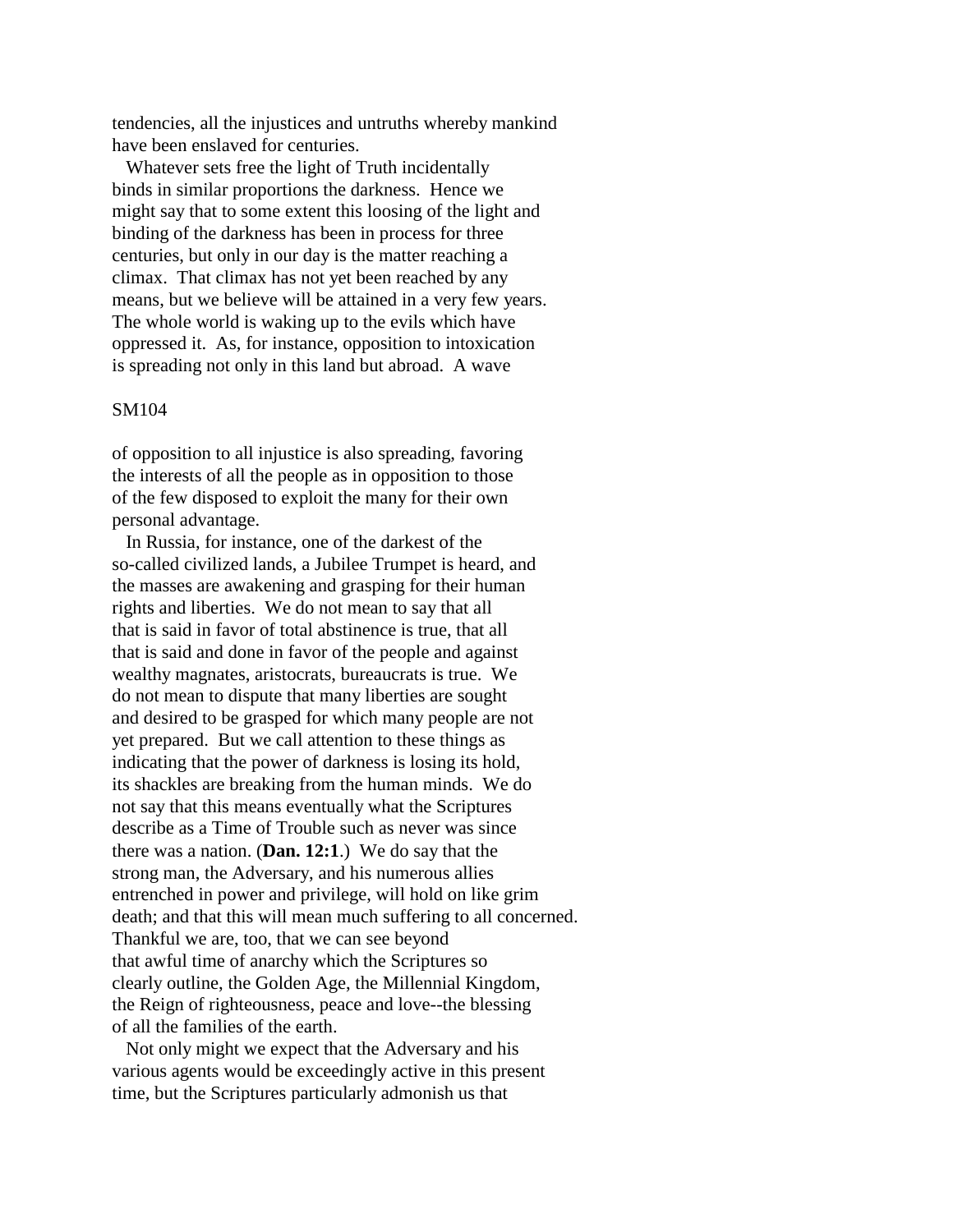this will be the case; and that the Lord, who could crush the Adversary otherwise, will permit his activity for a special purpose, partly for the testing and sifting of the Church for the selection of the Very Elect, and partly for lessons of discipline to the world in general. As, for instance, the Apostle, speaking of the present time, says, "God will send them strong delusions that they may

#### SM105

believe a lie: that they all might be condemned who believed not the Truth, but had pleasure in unrighteousness [untruth]."--**2 Thess. 2:11**.

 As we near this time we realize that no one is secure from the Adversary's power, from the influence of the demons, except as he is on the Lord's side, consecrated to Him and under His promised protection. We realize that His protection will be in large measure through the impartation of knowledge, light, which will guard from the darkness. Thus those who know that the dead are dead and will remain dead until the resurrection, and who know that those who represent the dead through spirit mediums, etc., are the demons--these are specially protected by their knowledge from many of the deceptions which are ensnaring thousands and which ultimately will cause thousands to fall into hurtful errors. Moreover, the Scriptural intimation is that in some manner in this present time the Lord will permit the fallen angels to find a manner by which they may circumvent and avoid His prohibition to materialization. So, then, we may expect that materializations will occur on the part of many of these demons, and that these will be an active agency, a pernicious influence. It is consoling to know that the Lord guarantees that in the end of the struggle Satan will be fully bound, shut up, sealed, that he can deceive the nations no more--

# **"UNTIL THE THOUSAND YEARS ARE FINISHED"**

 The blessedness of the Millennial Day, so graphically portrayed through the prophecies and the New Testament, could not be imagined except as we grasp the thought that Satan, the deceiver, will be restrained, will not be permitted further to deceive humanity. Instead